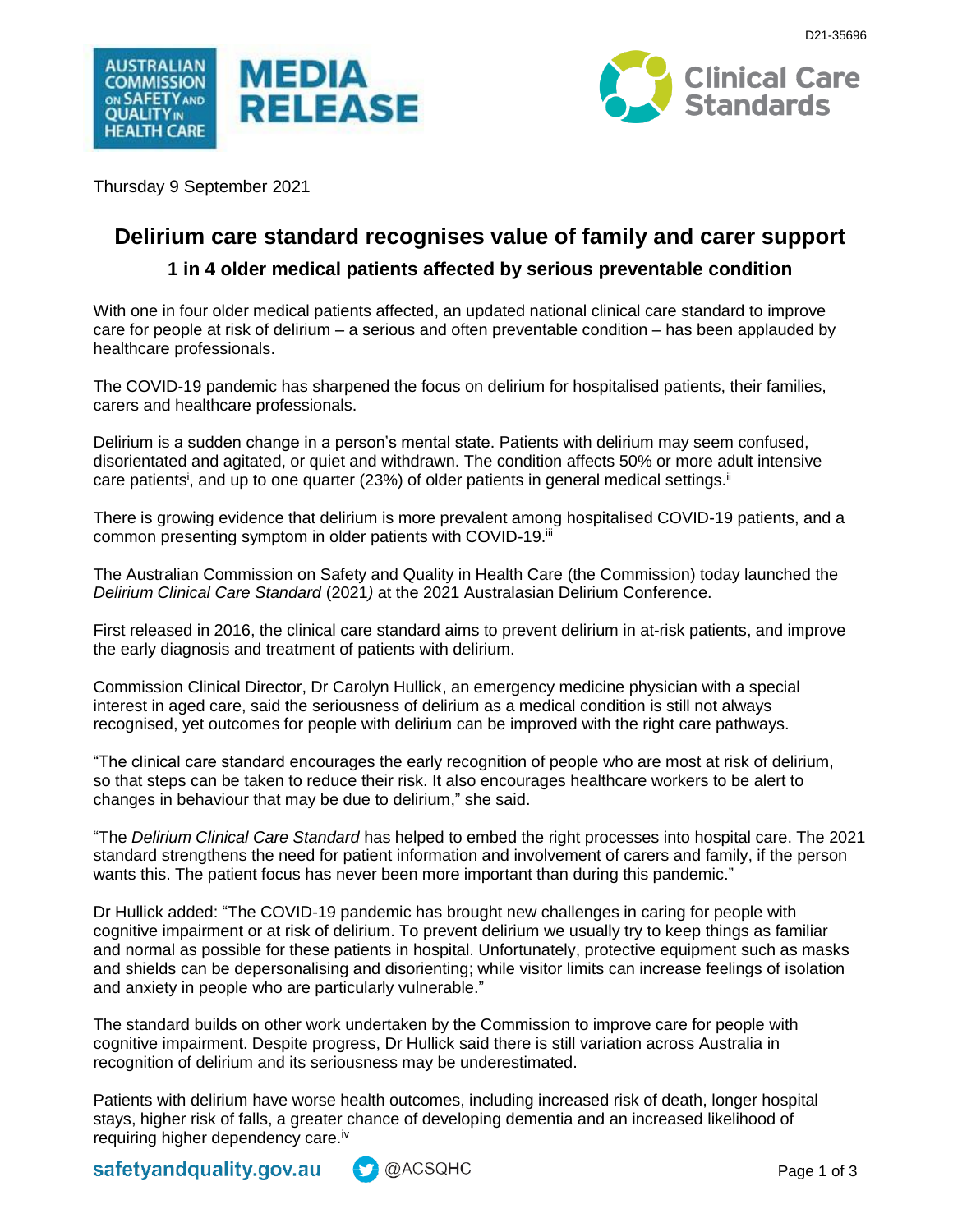"I think of delirium as acute brain failure. We treat acute cardiac failure as a medical emergency – we should do the same for delirium, it is a serious medical condition," Dr Hullick said.

While delirium is one of the most commonly acquired complications of hospital care monitored by the Commission, it is potentially preventable in up to two thirds of hospitalised patients. The cost associated with delirium in Australia is estimated to be \$8.8 billion a year.<sup>v</sup>

### **Patient-centred care to reduce severity of symptoms**

Associate Professor Gideon Caplan, President of the Australasian Delirium Association and Director Post-Acute Care Services and Geriatric Medicine at Prince of Wales Hospital Randwick, is officially launching the updated standard today at the [DECLARED 2021](https://www.declared2021.com/) conference.

"The *Delirium Clinical Care Standard* has already contributed to an enormous improvement in care of patients with delirium across Australia, particularly in our hospitals," A/Professor Caplan said.

"Delirium is a common presentation of COVID-19 in older people, so this pandemic has emphasised that the need for the *Delirium Clinical Care Standard* is stronger than ever. To keep older people safe and healthy, we must be alert for the first signs of delirium to reduce the spread of COVID.

"Restrictions related to COVID have meant that support people for hospital patients have not always been able to be present, which has been difficult. This is a key challenge for people with dementia who are admitted to hospital, including those transferred from nursing homes," he said.

"I applaud the work of the Commission in keeping this important standard up-to-date to protect Australians. I know it will make a real difference to the lives of patients, families and caregivers, as well as support healthcare professionals, so they can provide the best care for older people."

Professor Susan Kurrle, a practising geriatrician who holds the Curran Chair in Health Care of Older People in the Faculty of Medicine and Health at the University of Sydney, also welcomes the updated standard. She chairs the Commission's Cognitive Impairment Advisory Group and was involved with the award-winning ABC series 'Old People's Home for 4 Year Olds'.

"Since 2016, the clinical care standard has supported the delivery of high-quality care for people with delirium. It has demonstrated that there are better ways to care for people with cognitive impairment, who are often our older patients," Professor Kurrle said.

"The new patient-centred quality statement in the *Delirium Clinical Care Standard* is a really important addition, as it recognises the importance of carers and family members.

"Family and carers alert us when someone has changed their thinking or behaviour, so help us be alert to and diagnose delirium. They can help support the person with delirium by being a familiar person, giving reassurance, orientation and encouraging the person to eat and drink. This helps prevent delirium. We need to recognise the vital role of the carer or support partner, particularly during COVID," she explained.

"In these most challenging times for health services – which are especially difficult for people with cognitive impairment in hospital – it is more important than ever to have a patient-centred perspective."

The standard is endorsed by the Australasian Delirium Association, Australasian College for Emergency Medicine, Australian and New Zealand Society for Geriatric Medicine, Dementia Australia and the Australian College of Rural and Remote Medicine, among other peak bodies and professional organisations.

**ENDS** 

safetyandquality.gov.au changes also also also